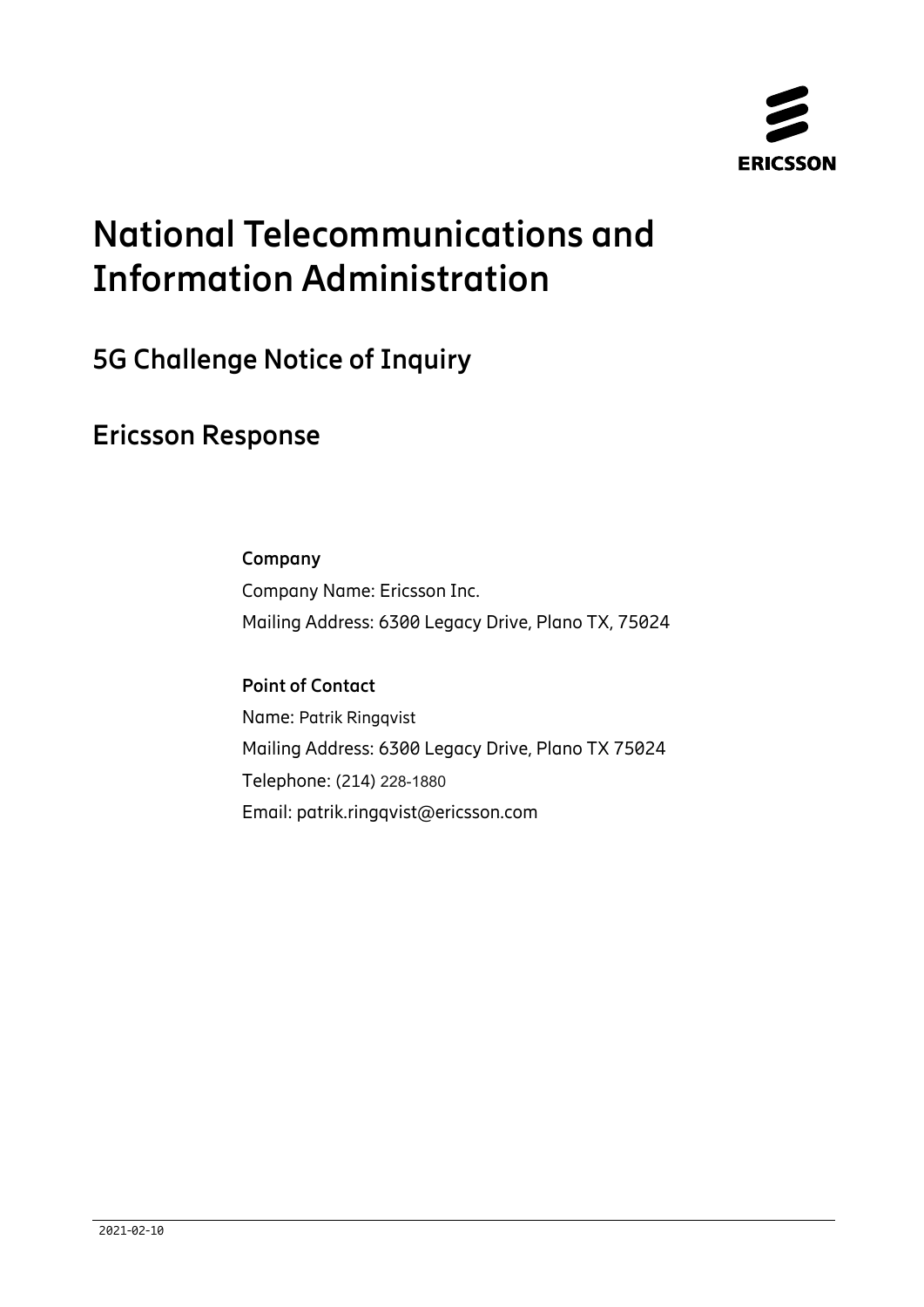#### **Table of Contents**

| 1              |       |                                                  |  |
|----------------|-------|--------------------------------------------------|--|
| $\overline{2}$ |       |                                                  |  |
| 3              |       |                                                  |  |
| 4              |       |                                                  |  |
|                | 4.1   |                                                  |  |
|                | 4.2   | Ericsson's contributions to the open ecosystem 5 |  |
|                | 4.3   |                                                  |  |
|                | 4.4   |                                                  |  |
|                | 441   |                                                  |  |
|                | 4.4.2 |                                                  |  |
|                | 4.4.3 |                                                  |  |
|                | 4.4.4 |                                                  |  |
|                | 4.5   |                                                  |  |
| 5              |       |                                                  |  |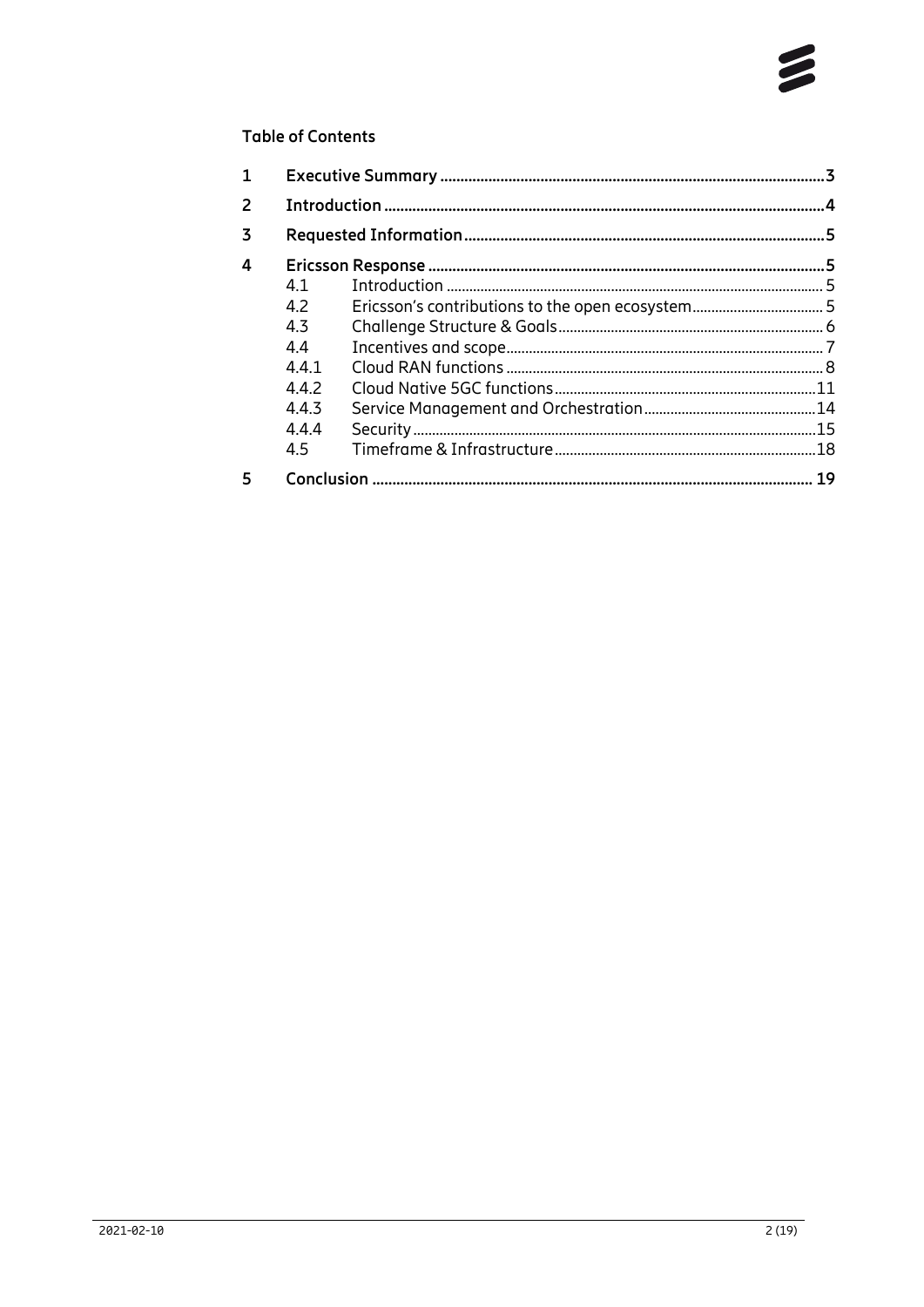## 1 **Executive Summary**

<span id="page-2-0"></span>Ericsson is a leading provider and trusted supplier of 5G and information and communications technologies to service providers around the globe. The United States is our largest market worldwide, and Ericsson has a longstanding and expanding commitment to the United States: our presence in the United States dates back 120 years, and we have 7,700 employees in the United States. Section [2](#page-3-0) below has more details on this topic.

Ericsson is also an active contributor towards building an open ecosystem, including the 'open 5G stack'. We are one of the leading contributors in 3GPP  $(3<sup>rd</sup>)$ Generation Partnership Project), O-RAN (Open Radio Access Network) Alliance, OSC (O-RAN Software Community), and ONAP (Open Network Automation Platform) initiatives. Please see Section [4.2](#page-4-3) for additional information on Ericsson's participation in fostering open ecosystem.

Ericsson proposes the open 5G stack "Challenge" to be a lab managed by the DoD where all vendors can bring their components of the open 5G stack for functional and interoperability testing. We believe that a multi-vendor 'Open Ecosystem Plugfest' of 5G components will encourage the vendors – both new and incumbents – to contribute open 5G stack components within their areas of expertise and innovation. The results of this testing will also help define a current state-of-the-art open ecosystem. An 'Open Ecosystem Plugfest' of this magnitude and importance will typically motivate the vendors to take their products to the next level. This 'Open Ecosystem Plugfest' will also provide an opportunity for other markets—like the enterprise market—to understand the developments and progress that have taken place towards an open ecosystem, thereby fostering further innovations in the overall open 5G stack market. Please refer to Section [4.3](#page-5-0) for more on our "Challenge" proposal.

Finally, Ericsson will bring in the following open 5G stack components to this proposed 'Open Ecosystem Plugfest':

- Cloud RAN functions
- Cloud infrastructure for RAN functions
- Cloud Native 5GC (5G Core) functions
- Cloud infrastructure for CN (Core Network) functions
- Service Management and Orchestration
- Security

Please refer to Section [4.4](#page-6-0) to learn more about Ericsson's contribution to the proposed "Challenge'.

We look forward to having a follow up discussion with NTIA on our open 5G stack "Challenge" proposal and contributions to the open 5G stack.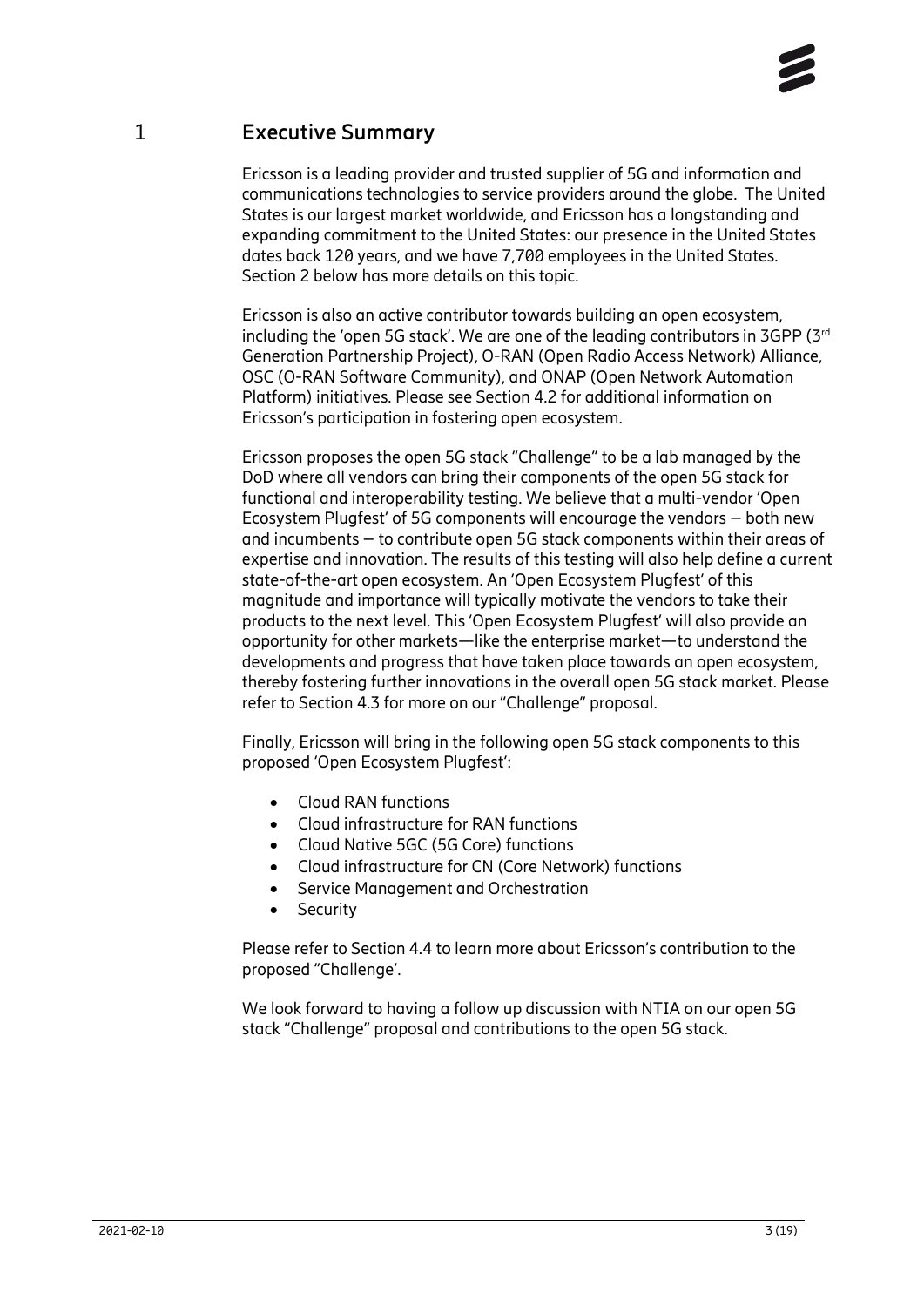## 2 **Introduction**

<span id="page-3-0"></span>Ericsson is a global 5G leader. We were the first supplier with live commercial 5G networks on five continents. We now support the widest ecosystem of supported devices on 5G live networks, with 111+ commercial 5G agreements or contracts with unique operators. And, we led the way on 5G standards, with the highest share of 5G patent declarations (15.8 percent) of any organization in the world. We are the largest holder of standard-essential patents for mobile communications, with 54,000 patents. Finally, we participate in more than 100 industry organizations, standards bodies, and other technology alliance groups.

As this response demonstrates, we are committed to advancing the U.S. 5G marketplace, the U.S. 5G ecosystem, and U.S. global leadership in 5G with secure 5G networks and systems. The United States is our largest market worldwide, and Ericsson has a longstanding and expanding commitment to the United States: our presence in the United States dates back 120 years, and we have 7,700 employees in the United States. As a trusted supplier for all major domestic service providers and many regional carriers, Ericsson brings the following elements to our 5G operations in the United States:

- Our North American headquarters, located in Plano, Texas, is the site of key development operations, as well as product support, design, integration, verification, and release activities.
- Ericsson opened the first standalon[e 5G Smart manufacturing](https://www.ericsson.com/en/press-releases/2020/3/ericsson-usa-5g-smart-factory-produces-its-first-base-stations) facility in the U.S. in Lewisville, Texas. The 300,000 square feet state-of-the-art factory is producing 5G and Advanced Antenna Systems to boost network capacity and coverage to meet the rapid demand for 5G as the next evolution mobile technology rolls out across the U.S. The factory puts Ericsson's 5G equipment supply chain close to our U.S. customers, and improves sustainability from an energy efficiency perspective. Ericsson has invested over \$100 million in the facility.
- Our five Centers of Excellence (CoE) provide enhanced tower technician training facilities for best-in-class field services training and support for Ericsson as well as our partners' employees. Ericsson's five Centers of Excellence in the U.S. have trained and certified more than 3900 crew members since 2015. We support 65 percent of the 5G deployments across the United States, including efforts to close the digital divide in rural America.
- Our Austin, Texas, R&D center is a strategic investment in maintaining Ericsson's leadership position in 5G technology. Application-specific integrated circuits (ASICs) and software developed in Austin is instrumental in the global 5G mobile telecommunications infrastructure, which ushers in industrial digitalization and realization of IoT communications.
- D-15, our innovation hub at Ericsson's Silicon Valley facility in Santa Clara, California, allows our industry partners and customers to accelerate adoption of advances in artificial intelligence (AI) and machine learning.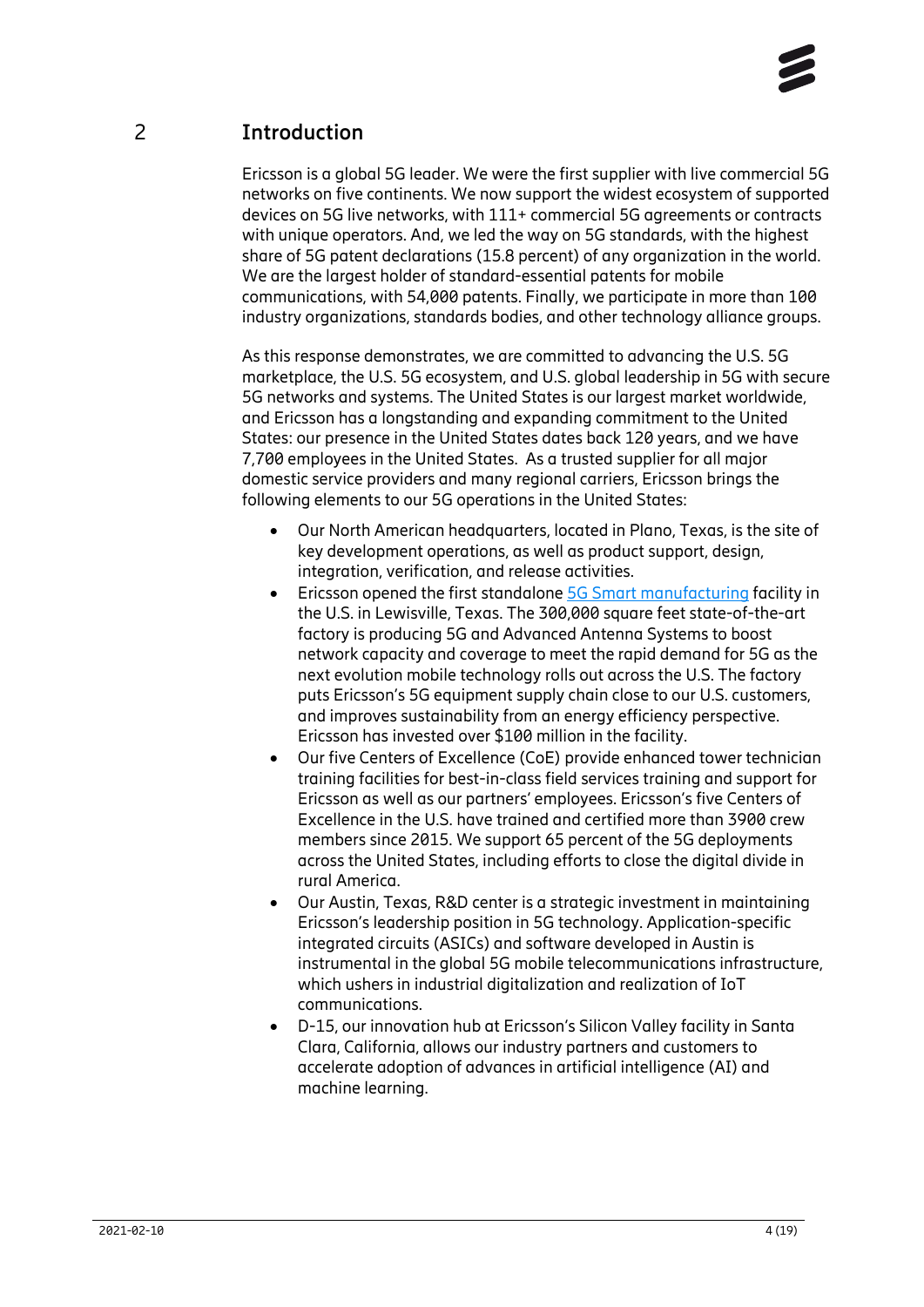

## 3 **Requested Information**

<span id="page-4-0"></span>NTIA (National Telecommunications and Information Administration) issued an inquiry on January 11, 2021, for all interested stakeholders to explore the creation of a 5G "Challenge" that would accelerate the development of the open 5G stack ecosystem in support of DoD (Department of Defense) missions. Ericsson's response to the key questions raised in the Notice of Inquiry (NOI) are provided below.

### <span id="page-4-1"></span>4 **Ericsson Response**

#### **4.1 Introduction**

<span id="page-4-2"></span>As noted in the 5G Strategy Implementation Plan<sup>[1](#page-4-4)</sup>, "DoD has an opportunity to become an early adopter of 5G applications, which helps U.S. industry move more quickly in development and maturing those applications as well as the underlying 5G ecosystem." This effort will require a collaborative partnership with private industry where existing innovation and expertise continue to deliver leading edge networks and services. The foundation for this innovation is sustainable through an open and competitive marketplace where market forces determine technology solutions. This technology neutral approach will ensure that a secure and trusted 5G network will meet the existing demands of the DoD mission and evolve as the mission requirements expand. The following proposal seeks to demonstrate the existing interoperability across multiple vendors, sustainable through a technology neutral approach, and highlights the key impediments towards developing a fully open 5G stack.

#### **4.2 Ericsson's contributions to the open ecosystem**

<span id="page-4-3"></span>Ericsson is committed to driving alliances that bring forward global scale with a strong ecosystem. Ericsson contributes to several alliances, including 3GPP, IEEE (Institute of Electrical and Electronics Engineers), IETF (Internet Engineering Task Force), O-RAN Alliance, OSC, and ONAP in order to enable global scale of economy, innovation, and inter-operable systems. The following are some of our contributions:

• The 3GPP has been the global standardization forum to lead the development of mobile communications by defining its protocols since 1998. Many of the 3GPP interfaces, such as the interface between the mobile device and the radio network (Uu), the interface between the radio and core networks (S1, NG) etc. are fully open and interoperable. Ericsson is an active contributor in 3GPP with the most input papers on the first releases of 4G and 5G and has invested tens of billions of dollars

<span id="page-4-4"></span><sup>&</sup>lt;sup>1</sup> See Department of Defense 5G Strategy Implementation Plan: Advancing 5G Technology & Applications. Securing 5G Capabilities (December 15, 2020[\) https://www.cto.mil/wp-content/uploads/2020/12/DoD-5G-](https://www.cto.mil/wp-content/uploads/2020/12/DoD-5G-Strategy-Implementation-Plan.pdf)[Strategy-Implementation-Plan.pdf](https://www.cto.mil/wp-content/uploads/2020/12/DoD-5G-Strategy-Implementation-Plan.pdf)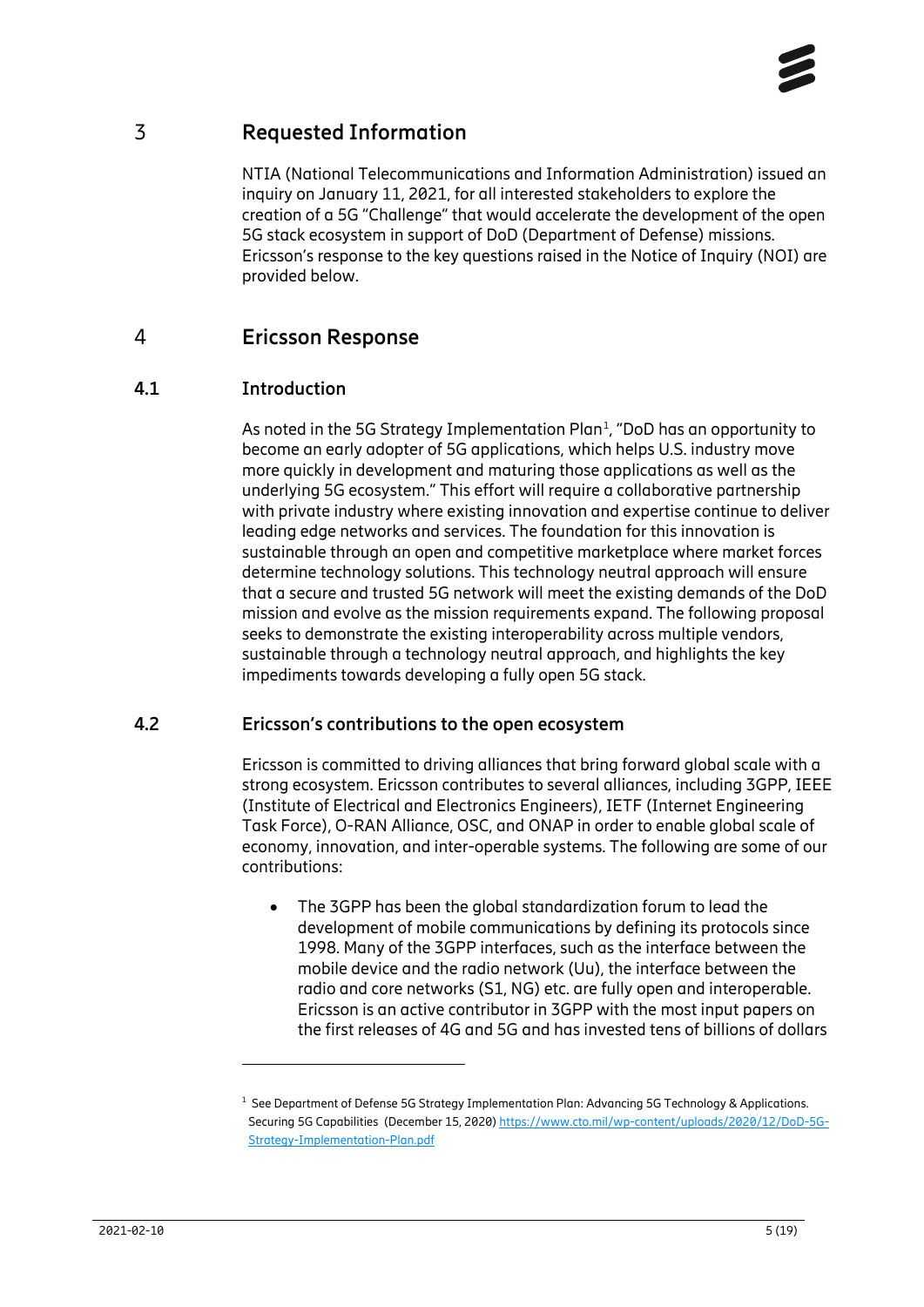

over more than three decades to create the world's 2G, 3G, 4G and 5G technology. We hold several 3GPP leadership positions and regularly collaborate with multiple US based eco-system players, such as Qualcomm, Apple, Intel, Facebook, and Google et al.

- Our work in the O-RAN Alliance builds on a foundation created by 3GPP, which has defined more than 100 open interfaces as of today. We are actively contributing to O-RAN specifications and focusing our efforts around open multidomain orchestration, automation and virtualization as a foundation for openness. Among the nine WGs (Working Groups), we are the co-chairs of WG2 (Non-RT RIC and A1 Interface) and WG5 (Open F1/W1/E1/X2/Xn Interfaces). We are also the editor of the following four specifications:
	- o WG1: O-RAN Architecture Description
	- o WG2: A1 Interface Specification
	- o WG5: NR C-Plane Profile
	- o WG6: O2 Interface Specification
- In OSC (O-RAN Software Community), Ericsson sits in its TOC (Technical Oversight Committee) and serves as the PTL (Project Technical Lead) for the 'Non-RT RIC (Non Real-Time RAN Intelligent Controller)' project.
- In ONAP, Ericsson has a seat in the TSC (Technical Steering Committee) and actively participates in more than 5 subcommittees with 50+ developers. We are the main code contributors in 7 projects and have been consistently among the top five companies with committers.

#### **4.3 Challenge Structure & Goals**

<span id="page-5-0"></span>Ericsson proposes that a common lab is set up by the DoD where all vendors can bring their components of the open 5G stack for functional and interoperability testing. This multi-vendor 'Open Ecosystem Plugfest' of the open 5G stack components will achieve several goals:

- It will encourage vendors  $-$  both new and incumbents  $-$  to contribute open 5G stack components within their areas of expertise and innovation. The DoD, of course, needs to implement a framework around protecting the IPR (Intellectual Proprietary Rights), trade secret etc. of each vendor so that the vendors can freely participate in this 'Open Ecosystem Plugfest'.
- It will educate the ecosystem stakeholders on the status of innovation in open 5G stack components.
- The results of testing will help define the current state-of-the-art open ecosystem. It will also highlight the key impediments of developing an open ecosystem.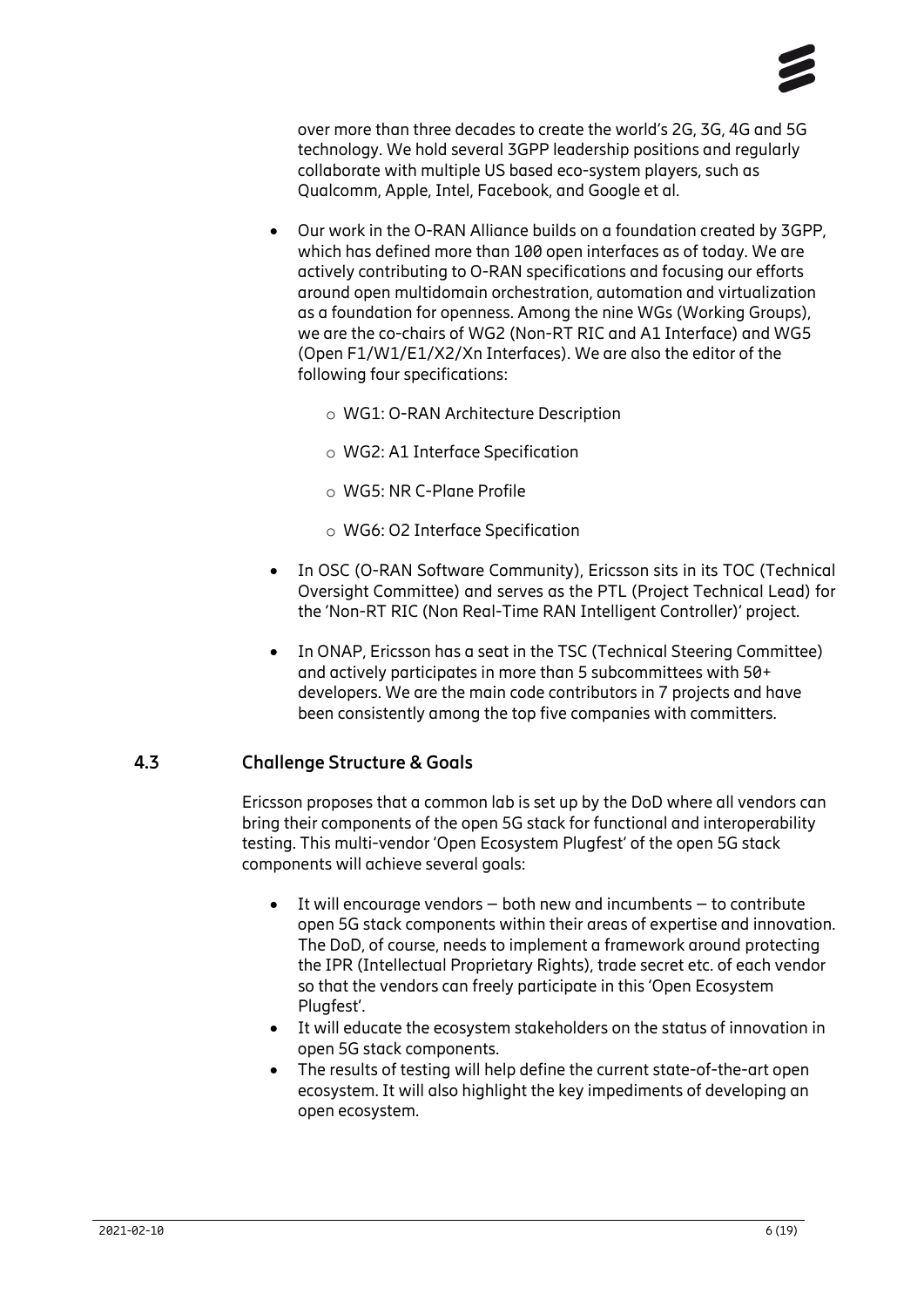- A Plugfest of this magnitude and importance will typically motivate the vendors to take their products to the next level. That will drive further improvement and innovations in the overall open 5G stack market.
- The DoD, with the help of industry experts, will develop the metrics for evaluating each open 5G stack component to be tested at this 'Open Ecosystem Plugfest'. This evaluation will help to identify the maturity level of each contribution.
- The insights from this 'Open Ecosystem Plugfest' i.e., what worked and what did not work – will enable DoD to make an informed understanding towards a more mature open 5G stack ecosystem.
- The interaction between the vendors in this open environment will foster better understanding and appreciation of each other. This will potentially create more partnership opportunities and further collaboration.

The following figure shows the O-RAN architecture with 5G components.



Figure 1: O-RAN architecture with 5G components

#### **4.4 Incentives and scope**

<span id="page-6-0"></span>Ericsson proposes to contribute the following open 5G stack components to this 'Open Ecosystem Plugfest':

- Cloud RAN functions
- Cloud infrastructure for RAN functions
- Cloud Native 5GC (5G Core) functions
- Cloud infrastructure for CN functions
- Service Management and Orchestration
- Security

The following figure shows these open 5G stack components: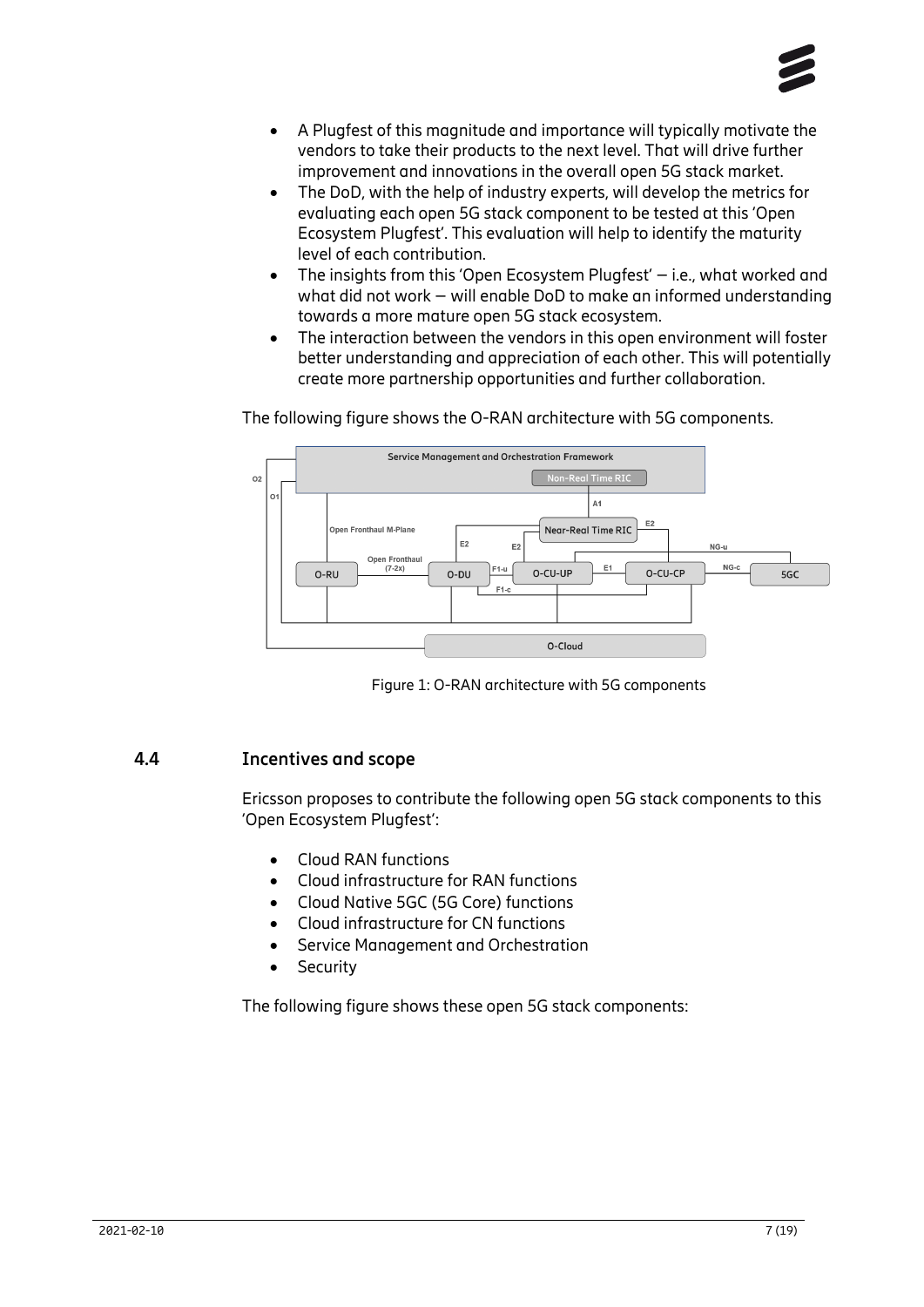



Figure 2: Ericsson components of open 5G stack

<span id="page-7-0"></span>The following sections discuss each component.

#### **4.4.1 Cloud RAN functions**

5G calls for new levels of flexibility in architecting, scaling and deploying telecom networks. Cloud technology provides interesting possibilities to complement the existing tried and trusted technologies in the RAN domain. Cloud RAN refers to realizing RAN functions over a generic compute platform instead of a purposebuilt hardware platform.

Cloud RAN by Ericsson is a cloud-native software solution. As the telecom industry deploys 5G networks around the globe, technologies such as automation and virtualization, with Cloud RAN specifically, will play a key role in future network evolution. These technologies will be the catalyst for more openness in networks, with cloud technology offering new innovative alternatives for RAN deployment that complement existing tried and trusted solutions. Ericsson Cloud RAN will add more versatility to network buildouts to address a variety of 5G use cases.

5G RAN architecture consists of Centralized Unit (CU) and Distributed Unit (DU). Centralized Unit consists of the centralized unit control plane (CU-CP) and user plane (CU-UP) functions. CU-CP handles the Radio Resource control part of the CU function and scales with subscribers/connections. CU-UP handles the Packet Data Convergence Protocol and scales with the throughput. CU-CP and CU-UP have relatively low sensitivity to latency, so are suitable for virtualization using standard hardware platforms.

Distributed Unit covers the latency-stringent lower layers of the RAN stack namely, Physical Layer, Medium Access Control and Radio Link Control. Greater RAN workload as obtains in Massive MIMO beamforming radios will require greater processing power in the server hardware with hardware assist in the form of accelerators.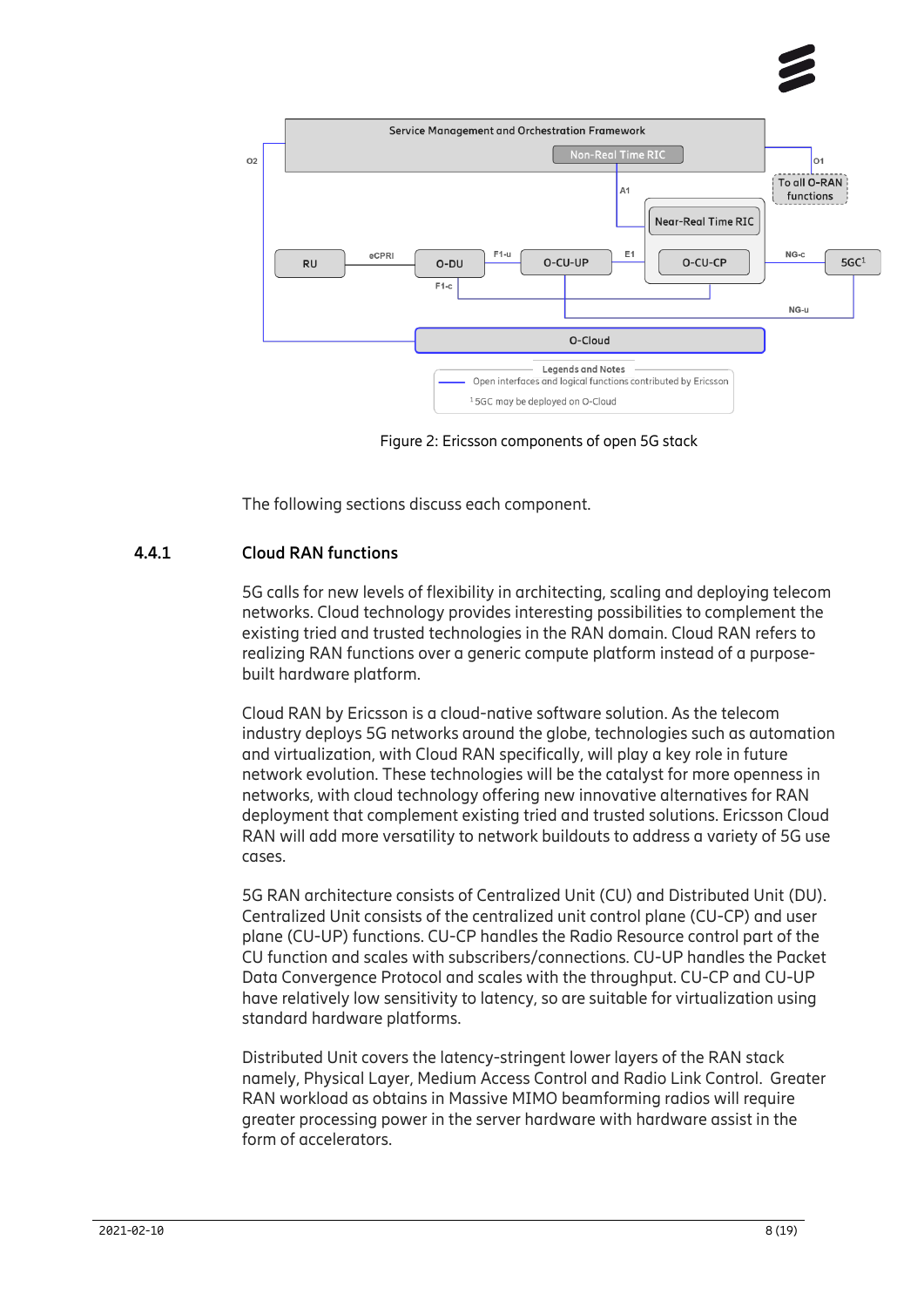



Figure 3: Ericsson's Cloud RAN solution

Ericsson Cloud RAN solution for Open RAN consists of Virtualized O-DU and Virtualized O-CU as software applications. The O prefix here reflects the Openness of the RAN application to run on a third party, non-proprietary hardware and cloud platforms.

The Cloud RAN DU and CU are the Cloud RAN application software that can run on third-party hardware and cloud infrastructure, thus providing a platform for multivendor innovation in 5G.

- 1. **Fully cloud-native realization of both CU-CP and CU-UP**. This provides independent scaling for centralized control and user planes and creates locational flexibility in deployments
- 2. **Cloud-native realization of the DU function**. This brings challenges around server and accelerator selection, cloud infrastructure and OAM, capacity dimensioning, power efficiency planning and security planning.

Ericsson Cloud RAN is fully compatible with standard-based eCPRI interface towards the radio units for both 5G standalone and non-standalone deployment models. Virtualization and multi-domain orchestration will also create a foundation for future RAN openness. Cloud RAN by Ericsson is designed to support Service Management and Orchestration architecture including Non-Real Time RAN Intelligent Controller (Non-RT RIC), in line with O-RAN interfaces.

#### 4.4.1.1 Cloud Infrastructure for RAN Functions

Cloud RAN by Ericsson is a cloud-native software solution handling compute functionality in the RAN. Ericsson cloud RAN is cloud agnostic to underlaying (Container as a Service) CaaS layer and x86 HW.

Apart from the cloud RAN application software, the cloud infrastructure has its own processing demands on the server hardware infrastructure. The processing needed for a fully loaded, low-band (i.e., FR1-FDD) cell on a commercial-off-theshelf (COTS) server, excluding processing for operating system and common functions, is roughly 1 core. Comparing to a fully loaded, mid-band (i.e., FR1-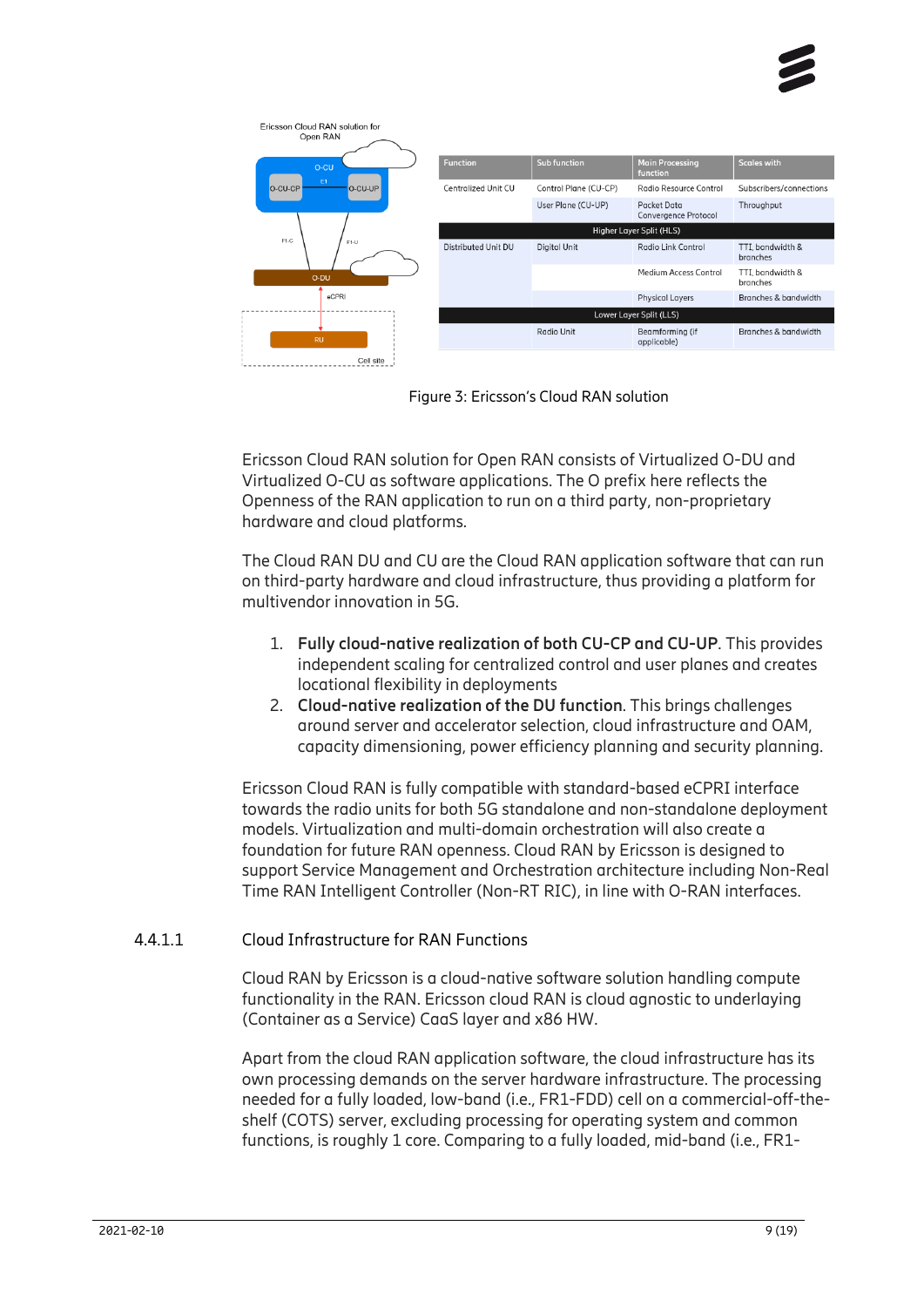

TDD) cell without any accelerator this would be about 16 cores. The difference in processing volume comes from the amount of data produced and consumed in the mid-band system, differences in bandwidth, layers and traffic models. It is roughly 20 times larger in downlink compared to a low-band cell.

The figure below shows a rough calculation.

|          | <b>Bandwidth</b> | Layers in DL | Layers in UL | Total DL bandwidth<br>(Bandwidth x Layers) | <b>Total UL bandwidth</b><br>(Bandwidth x Layers) |
|----------|------------------|--------------|--------------|--------------------------------------------|---------------------------------------------------|
| Low-band | 20MHz            |              |              | 80MHz                                      | 20MHz                                             |
| Mid-band | 100MHz           | 16           |              | 1600MHz                                    | 800MHz                                            |
|          |                  |              |              | $\sim$ 20x processing need                 | $\sim$ 40x processing need                        |



Low band workloads can be realized over a pure software-based implementation on x.86 servers; however, mid band over x86 based implementation will require offloading processing of certain layer 1 functions to more specialized hardware, called accelerators.

As indicated above, mid-band offers higher bandwidth and larger number of MIMO (Multi-Input Multi-Output) layers compared to the low-band. These midband features present the possibility to render extremely high capacity and speed promised by the 5G technology.

Ericsson is actively contributing to O-RAN Alliance´s working group 6 (WG6) with the ambition to allow for specification of many accelerator profiles and open capability negotiation between hardware and software. In selection of the cloud infrastructure, the virtualization approach itself could allow for optimized lower footprint. Virtual machines, where a hypervisor layer is needed to virtualize the infrastructure for software applications, typically require a greater number of compute cores. Thus, to further reduce hardware footprint, increase processing efficiency, operational flexibility and achieve lower TCO, the current best approach is using Kubernetes containers on bare metal. This essentially removes the virtualization layer (see the figure below) paving the way for a light weight, cloud-agnostic, efficient implementation of VDU and VCU workloads. Network Interface Cards (NIC) need to be selected for the right sync requirements and I/O throughput for user plane heavy functions such as CU-UP and DU.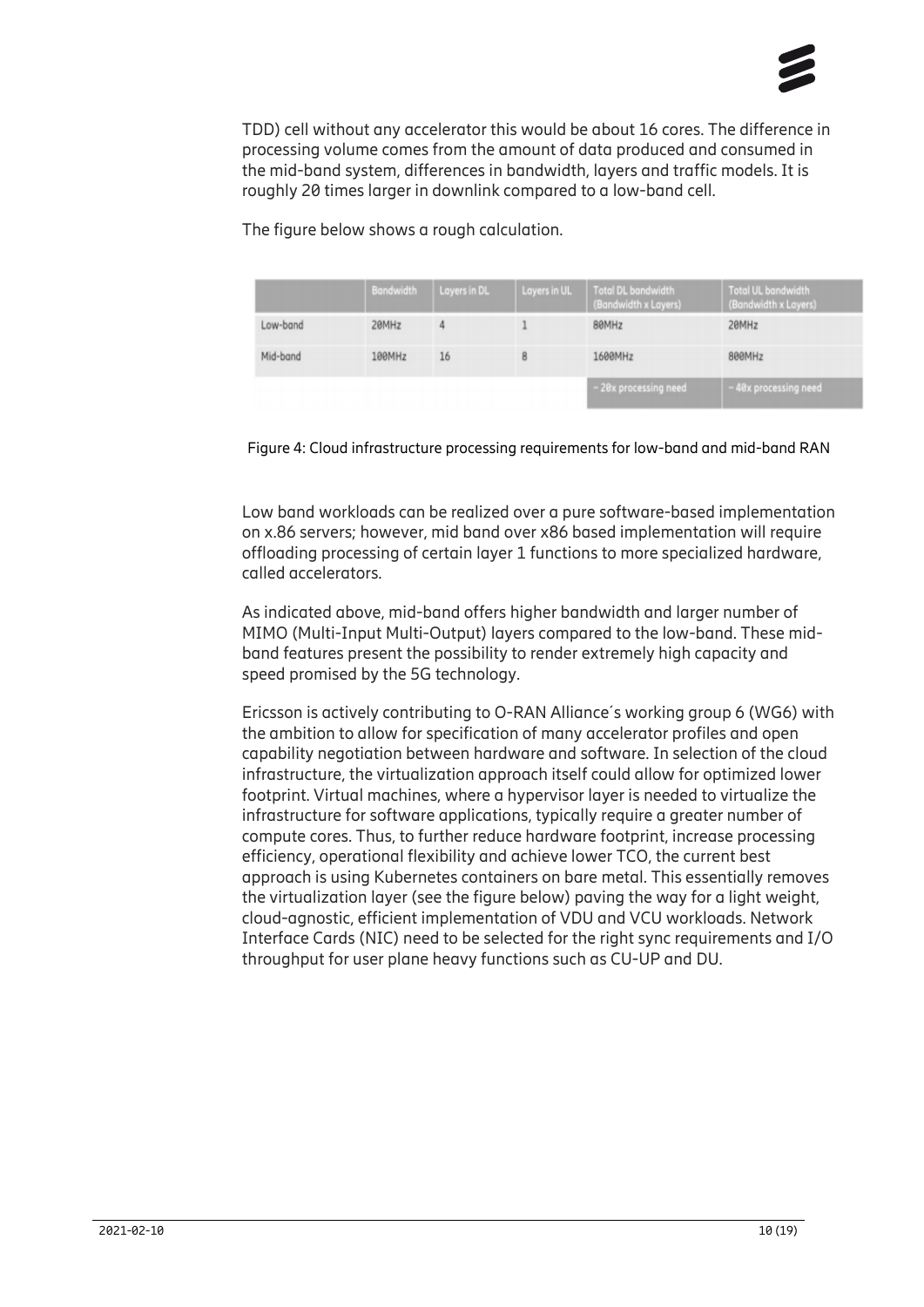



Cloud native implementation allows introduction of micro services-based architecture and distribution of network functions over different cloud infrastructures across multiple data centers and far edges of the networks very close to where the services are being consumed. From an operational perspective, there are three main benefits. Firstly, the software upgrades are faster and simplified, as virtual machine layer and associated upgrade complexities are eliminated. Secondly, there is a unified competence across applications, since the system is less diversified. Finally, the life-cycle management of the system is simplified, as the application onboarding is unified.

Ericsson can deliver a pre-verified Cloud RAN solution comprising COTS hardware (and accelerators where needed), O-cloud infrastructure, 5G RAN that includes Radio Unit, Cloud RAN CU software, Cloud RAN DU software, and Radio gateways where needed for optimized transport performance.

<span id="page-10-0"></span>Finally, Open RAN/ Cloud RAN comes with its own security requirements. Ericsson is leading with contributions in this area in SDOs in order to help realize a robust, secure, trusted solution. This is addressed in Section [4.4.4](#page-14-0) below.

#### **4.4.2 Cloud Native 5GC functions**

#### 4.4.2.1 5G Cloud Packet Core Overview

Building on market leading virtual Evolved Packet Core (EPC) applications, Ericsson is dedicated to supporting our customers on a smooth evolution from EPC to dual mode core operations, 5G EPC and 5GC. We ensure flexibility, fast time to market and efficiency in operations.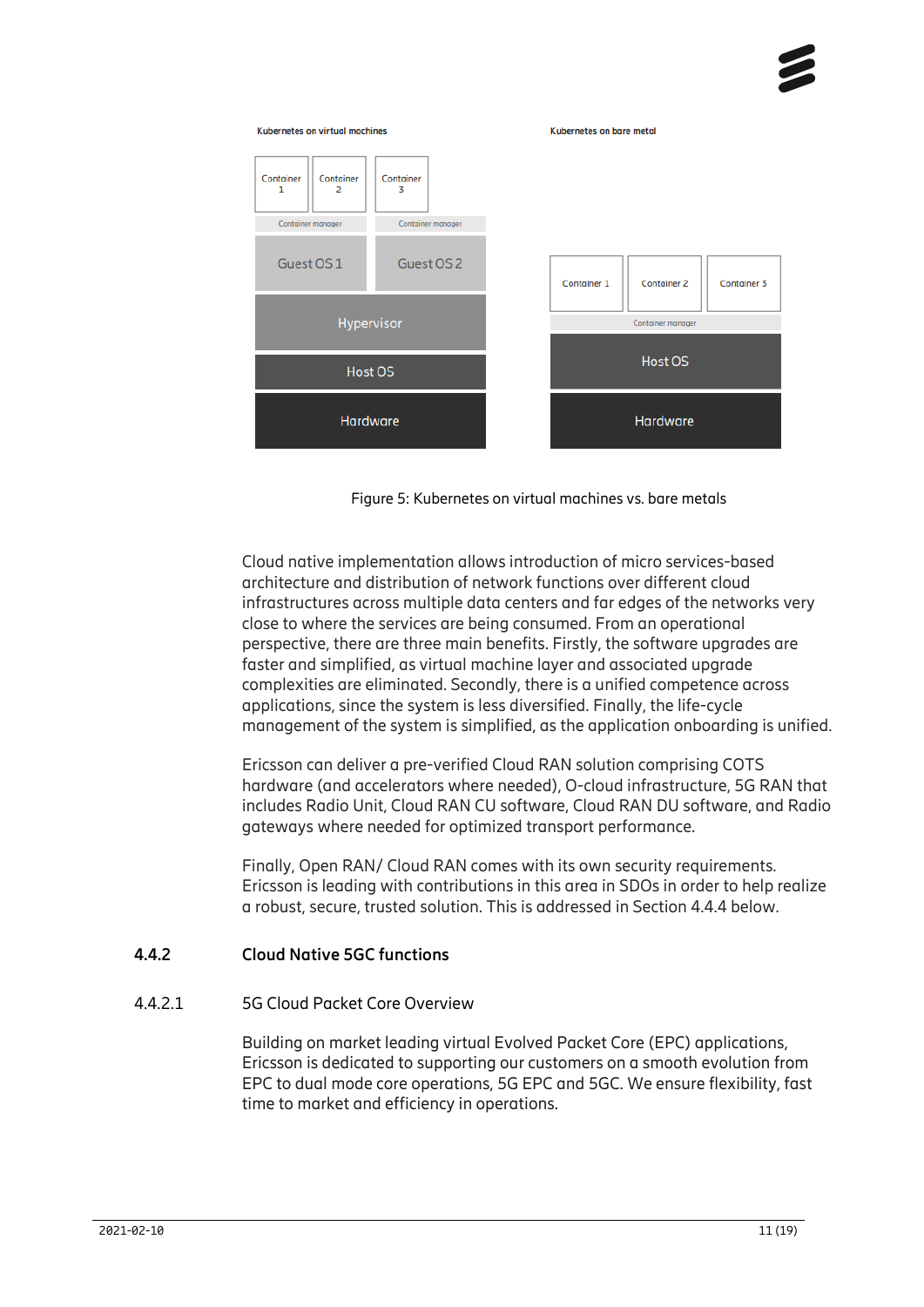

Ericsson's packet core solution is currently deployed in more than 300 commercial customer networks supporting a variety of use cases. Some of these use cases are brand-new and enabled by this new technology, while others are currently evolving use cases with a new level of automation and speed. Here are some examples:

- Mobile broadband (MBB) to modernize and manage capacity growth, addition of sites, and migration to datacenters. Our solution scales from a single COTS server for thousands of users to more traditional large-scale MBB operations with more than 10 million subscribers.
- Introduction of network slices to support massive IoT with decoupled lifecycle from consumer MBB service. This enables new IoT devices network connectivity for Cat-M and NB-IoT.
- Use enterprise slices at oil rigs, medical manufacturing sites, and steel plants etc. to realize the Industry 4.0 requirements.
- Bring new communication services such as VoLTE and Wi-Fi calling with fast rollout supported by full virtual EPC and IMS applications.
- Smooth network evolution from EPC to 5GC to enable faster time to market, higher performance and lower total cost of ownership.

#### 4.4.2.2 5G Core Network Solution

Ericsson's dual-mode 5G Core solution delivers cloud native applications that supports EPC and 5G Core 3GPP architectures. The decomposition of software into microservices facilitates a fast, low-cost method of introducing new services at any scale. It supports easy and effective scaling of services from hundreds of users to hundreds of millions of users.



Figure 6: Dual-mode 5G Core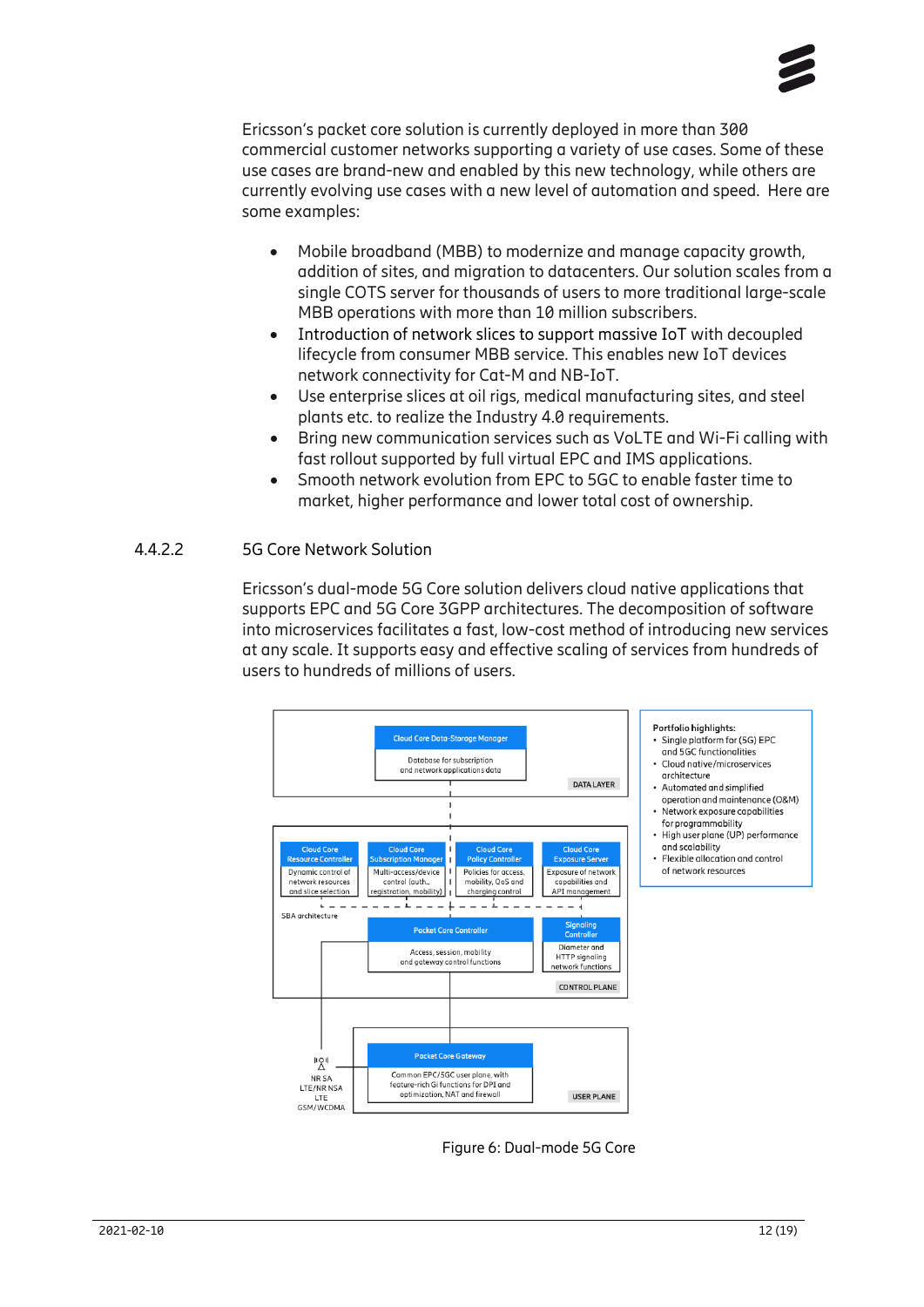

#### 4.4.2.2.1 5GC with Service Based Architecture

Ericsson has implemented SBA based 5GC, which is the new standard from 3GPP introduced in Release 15 allowing, among other things, the 5G New Radio (NR) in a standalone (SA) fashion to be connected to the Core. With SBA, a new software architecture based on IT principles is introduced, allowing for faster service creation. This architecture is also the base for the evolution of all future 3GPP core standards.

#### 4.4.2.2.2 Dual Mode Platform

Ericsson's implementation of cloud native and SBA means one operational platform for both EPC and the new 5GC.This makes things much more streamlined by enabling migration toward 5GC either at the pace that the market demands, or according to a chosen strategy, or both.

#### 4.4.2.2.3 Cloud Infrastructure for 5GC Functions

Cloud native applications (CNA) need to be agnostic to the underlying infrastructure. As we evolve the cloud infrastructure towards supporting container as a service (CaaS), the requirement for agnosticism remains, but the challenges become different. The CNA requires a container infrastructure and must be deployable either on CaaS or infrastructure as a service (IaaS) platforms.

The next natural step is to deploy the CaaS environment directly on the hardware, via bare metal deployments. However, VM (Virtual Machine) based applications will remain for the foreseeable future. To avoid fragmentation and multiple operational models, we foresee an extended CaaS layer, which would be capable of managing both VM and container workloads. For telco applications, the CaaS layer provides the most cost-efficient multivendor integration point with strong de-facto realizations like Kubernetes and Helm.

Ericsson's 5GC solution consists of the cloud native applications (CNAs) that are built following a set of design principles to allow deployment in cloud environments that meet the needs of the telecommunications industry. These principles are:

- agnosticity
- decomposed software
- application resilience
- state-optimized design
- orchestration and automation

These principles enable the deployment of Ericsson's 5GC CNAs on fully open cloud infrastructure, either private (e.g., OpenStack, Kubernetes etc.) or public (AWS, Azure, Google etc.).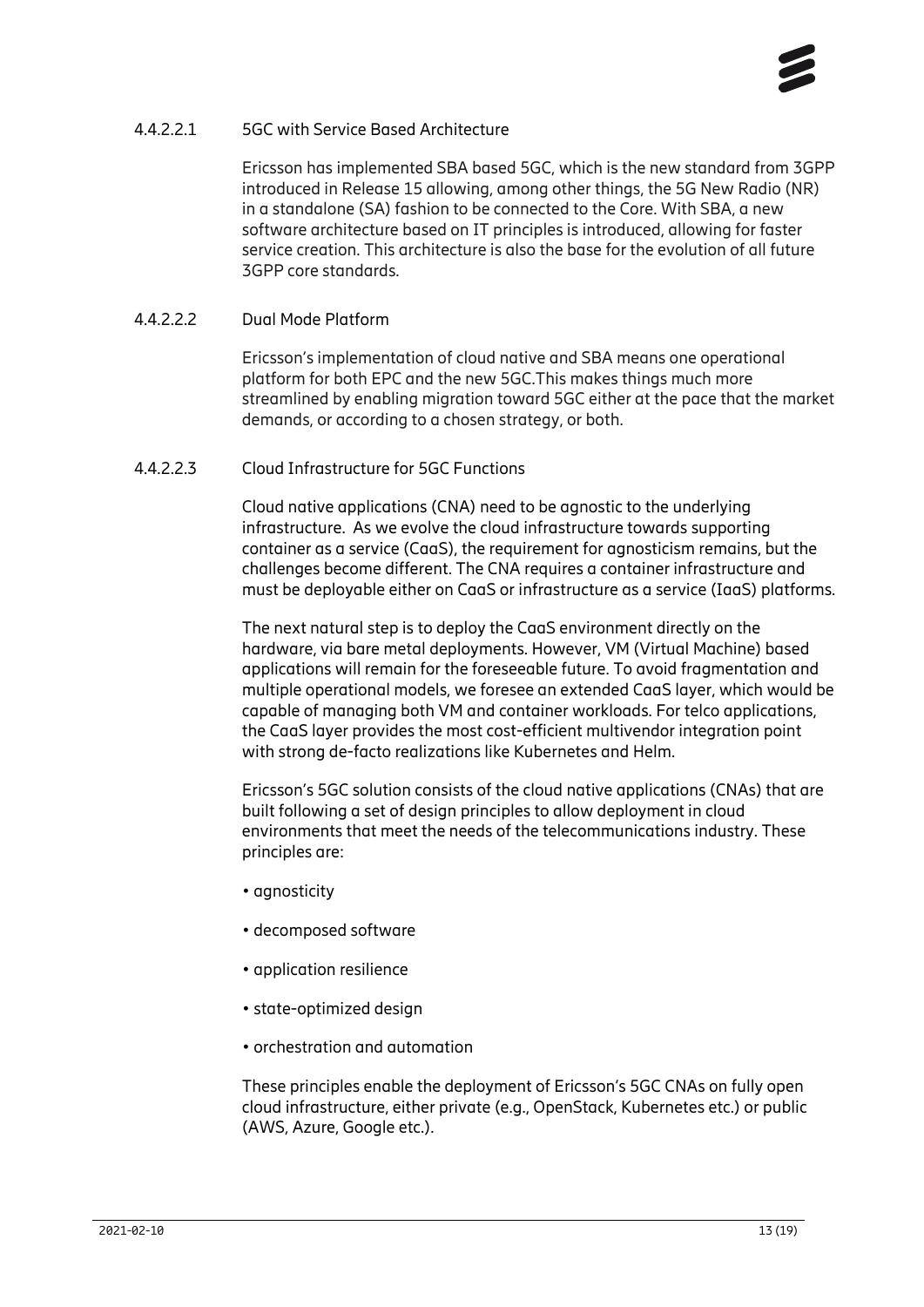

#### **4.4.3 Service Management and Orchestration**

<span id="page-13-0"></span>O-RAN Alliance defines Service Management & Orchestration (SMO) as a critical component to manage the RAN domain. Ericsson's SMO product is based on O-RAN Alliance's guidelines and uses open source ONAP as the foundation, with added features to bring values to service provider's multi-vendor RAN. The values of Ericsson's SMO can be summarized as follows:

RAN optimization:

- Extend RAN automation with AI (artificial intelligence) based fast loop by being close to the node at the edge.
- Improve RAN performance with data enrichment from local, regional, or centralized geographical domains, as defined by the customer.
- Drive innovation and time to market features with cloud native multi-vendor software applications that are managed on an open platform.

#### Integrated ecosystem:

- Facilitate FCAPS operations with tools including application SDK, cataloging, orchestration, inventory, data collection, policy administration & runtime, etc.
- Provide open APIs to integrate with customer's existing BSS/OSS to achieve interworking in a cohesive fashion.

Operation efficiency:

- Support multi-vendor, multi-tenant, and multi-domain scenarios.
- Manage services and slices dynamically with other physical and virtual network functions.
- Automate provisioning, optimization, healing and assurance for complex RAN domain.



Figure 7: SMO and its relationship to RAN components

Ericsson's SMO provides both **design** and **runtime** environment for the network automation and optimization applications. These intelligent applications, called "rApps," (Non-RT RIC Applications) are cloud native microservices deployed to control the RAN network elements. To support advance service assurance and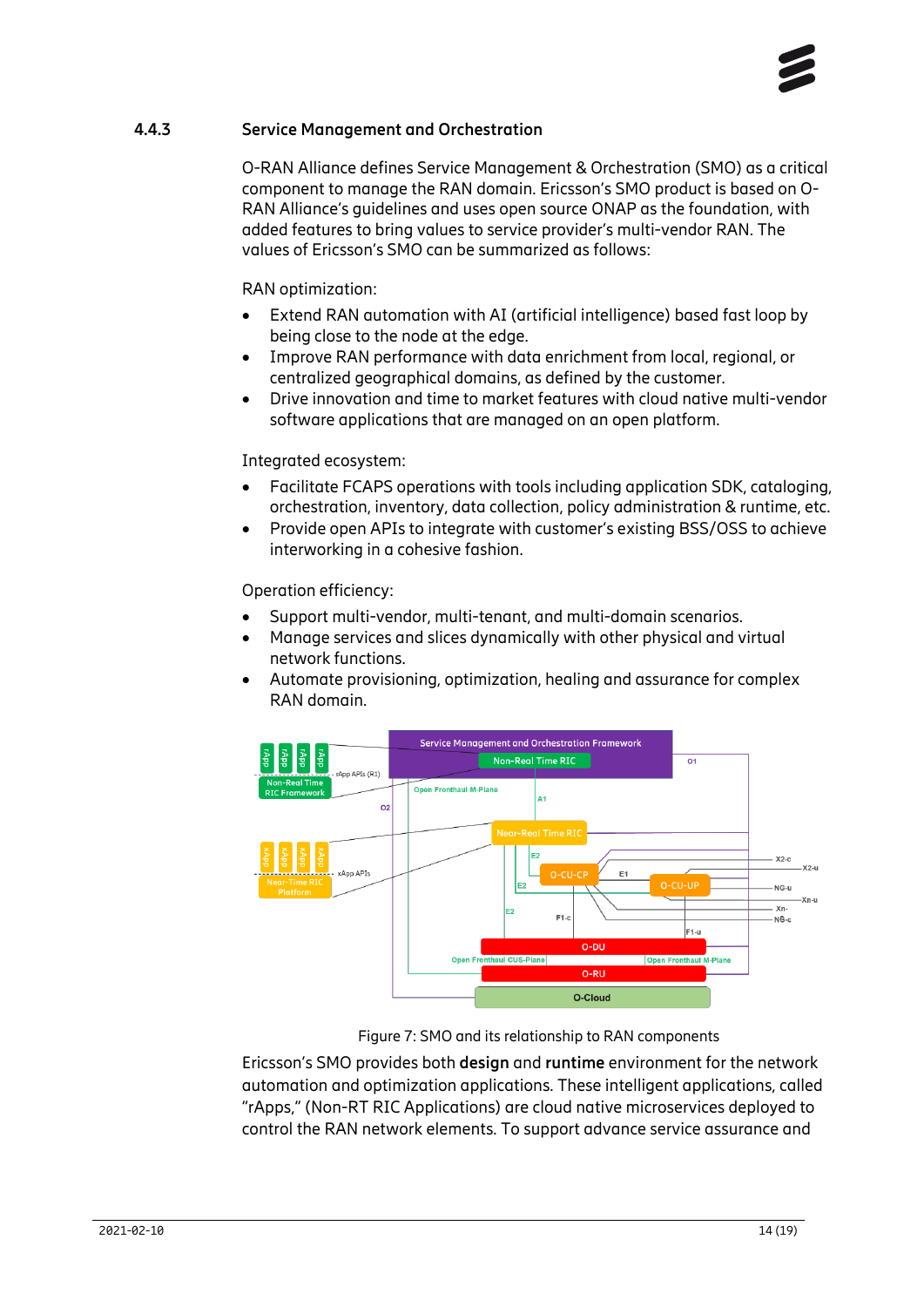

automation, they can be artificial intelligence/machine learning (AI/ML) applications that are trained and fine-tuned on domain specific data for localized or end-to-end network analytics and optimization.

The design and orchestration environment of the SMO allows for rapid development, onboarding, deployment, and life cycle management of the applications (e.g., rApps and xApps).

The runtime environment of the rApps in SMO is aligned with Non-RT RIC. It provides standard based open R1 interfaces to allow execution of rApps developed by various sources (e.g., Ericsson, customer's own applications, and 3rd party applications).

The underlying SMO platform provides applications with common utilities to access network data. The mediation layer of the SMO provides open O1, O2, and A1 interfaces between the control applications and the network functions.

The SMO software uses cloud native technology that can be deployed into customer's choice of public or private cloud. Ericsson is developing an open standard based solution with flexible packaging options to meet our customers' operational needs.

#### **4.4.4 Security**

<span id="page-14-0"></span>The NTIA 5G Challenge can evaluate the 5G threat surface, including 3GPP Releases 15 and 16 security improvements for 5G, O-RAN's expanded threat surface introduced by new interfaces and functions, open source software threats and vulnerabilities, and the trust stack in 5G cloud networks. Each of these is shown in the figure and described further below.



Figure 8: 5G threat surface as defined by Ericsson

#### 4.4.4.1 3GPP security considerations

3GPP releases 15 and 16 standardize 5G and include security improvements over 4G to ensure confidentiality, integrity, and availability (C, I, A) of the networks, devices, and data-in-transit. 3GPP Release 15 introduces security improvements for subscriber authentication, subscriber privacy, secure session-based architecture and interconnects, integrity protection on the user plane, protection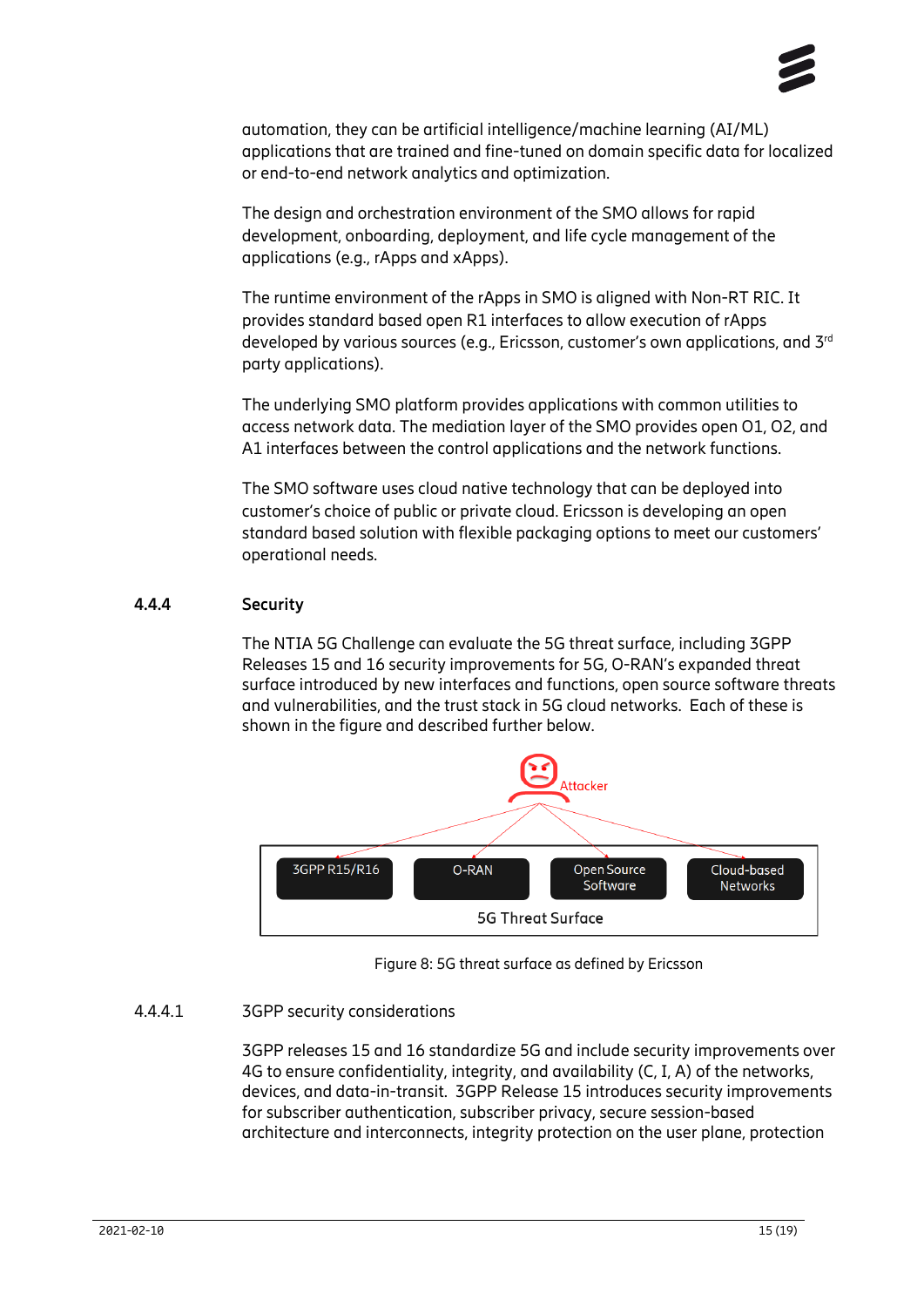

of the transport interfaces between the RAN and 5G Core (5GC), and end-to-end Network Slicing.

Improved subscriber authentication includes more secure mutual authentication using 5G-AKA, EAP-AKA, and EAP-TLS, Home Control of authentication for roaming devices, and non-SIM card based authentication, which is useful for IoT devices. Improved subscriber privacy includes the use of the SUPI/SUCI for encrypted long-term subscriber identifiers and stronger False Base Station (FBS) protection. SBA security is provided with TLS and OAuth 2.0 on all mandatory functions.

Interconnect security between operators is provided at the application layer with the introduction of the (SEPP). Support for user plane integrity protection is mandatory on the UE and gNB and IPSec support is mandatory on the gNB.

End-to-end Network Slicing, including RAN Slicing and Transport Slicing, provides inherent security through traffic separation and 3GPP Release 16 adds Network Slice Specific Authentication and Authorization (NSSAA) for separate authentication and authorization per network slice.

#### 4.4.4.2 O-RAN security considerations

The O-RAN Alliance is standardizing an Open RAN architecture built upon 3GPP standards, as shown in the figure below. This Open RAN Architecture introduces new security risks with an expanded attack surface, vulnerabilities in the Near-RT RIC (Near Real-Time RAN Intelligent Controller) and xApps that could be exploited, and non-secure management interfaces that do not follow industry best practices for attacks on C, I, and A.

The O-RAN architecture adds new functions: SMO, Near-RT RIC, and Non-RT-RIC. The O-RAN architecture adds new interfaces: A1, E2, O1, O2, and Open Fronthaul, which is used for the architectural modification called the Lower Layer Split (LLS) 7-2x. The Fronthaul interface includes the M-Plane for management and the CUS-Plane for control, user traffic, and synchronization. The M-Plane should be secured with certificate-based mutual authentication using TLS, X.509, and PKI. Currently the M-Plane used SSHv2 with password-based authentication. Open Fronthaul control plane messages should be protected to prevent man-in-the-middle-attacks for sniffing and spoofing. Currently the Open Fronthaul control messages are in the clear and unauthenticated.

The Near-RT RIC, and its xApps, can configure direct and indirect conflicts of parameters at the gNB that cause degradation in service or denial service for an attack on availability. This attack vector is exacerbated with third-party xApps from multiple vendors setting the same parameters at the gNodeB. xApps have access to sensitive personal identifiable information such as device-id and device location. It is possible for malicious attacker to gain access to the xApps to track a user or an authorized user to exploit the sensitive information.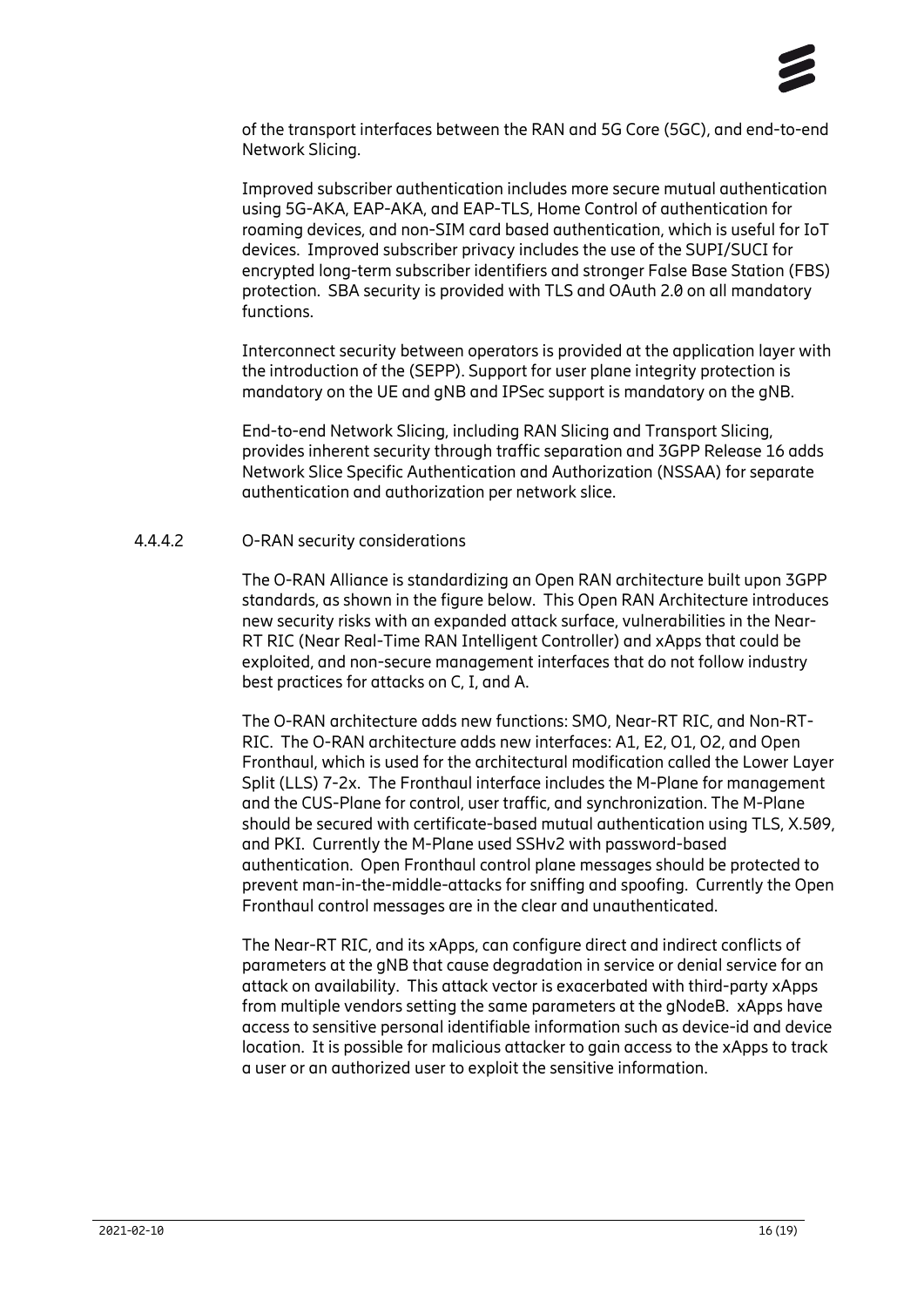



Figure 9: 3GPP and O-RAN functions and interfaces (source: Ericsson)

#### 4.4.4.3 Open source software security considerations

Use of open source software (OSS) presents increased risks that require a higher level of due diligence. OSS is a powerful tool that can be used by organizations to accelerate innovation while reducing the development timeline, product time to market, and overall cost. OSS provides a platform for talented coders to openly collaborate and build software. The transparency of code reviewed by many expert eyeballs can reduce software complexity and the number of bugs. Open source works optimally when developers behave as "good citizens". It has been challenging for OSS to reach the level of security often required. OSS has many attack vectors, including intentional backdoors made by malicious developers, propagation of vulnerabilities through reuse, exploitation of publicly disclosed vulnerabilities, and human error.

It only takes a single third-party component from an upstream developer to unintentionally or maliciously slip in a vulnerability that has a cascade effect, introducing vulnerabilities that propagate and persist throughout the ecosystem, potentially for years. Use of OSS requires a higher level of due diligence which organizations can implement by applying industry best practices for supply chain security, secure software development, and secure software maintenance. When security is properly addressed, OSS can be an important contributor to the development of virtual, cloud-native 5G RAN, including O-RAN and Core functions.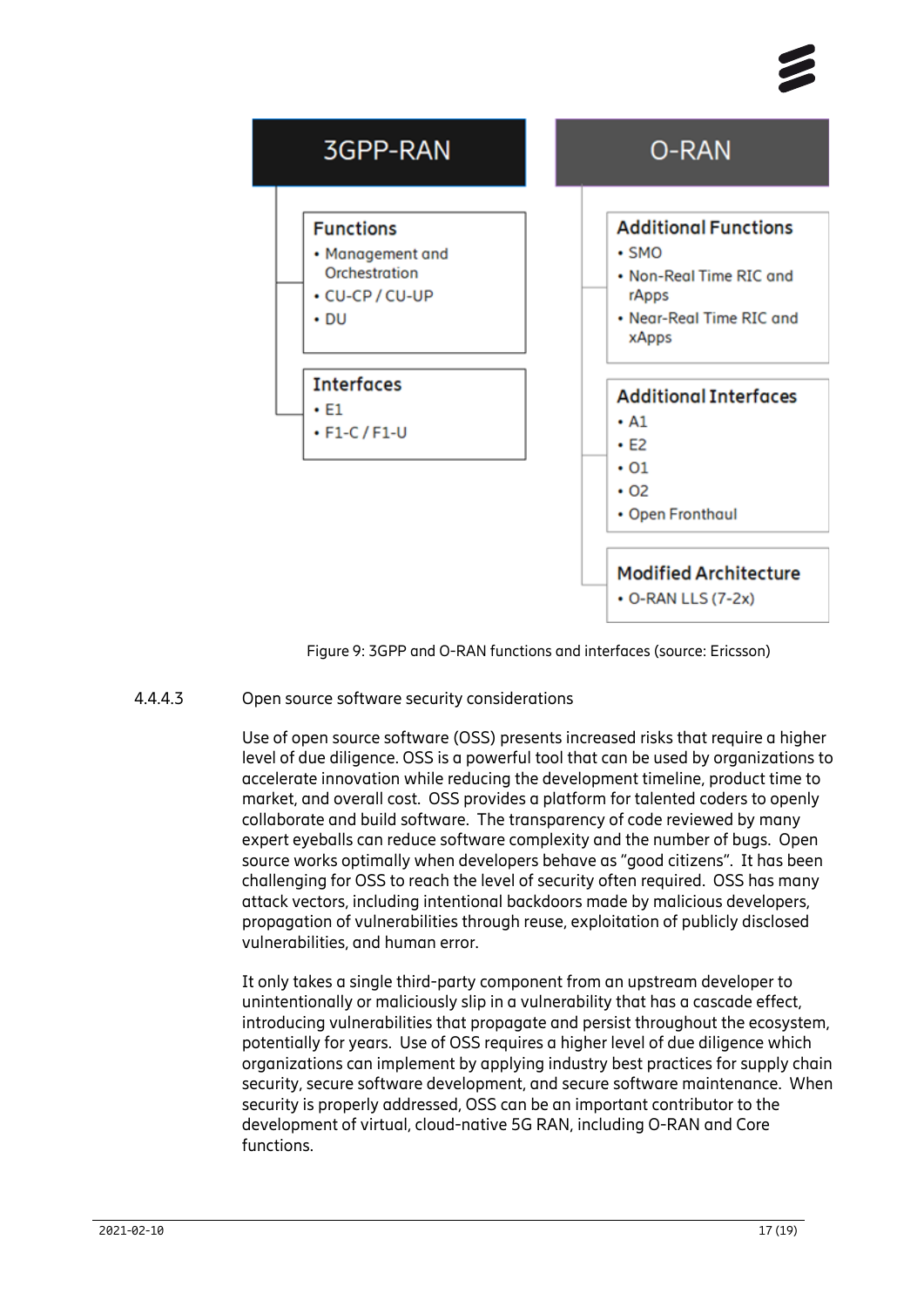

Ericsson, as a regular contributor to the various OSS initiatives and projects, has a vast experience in developing open source platforms by securely integrating open source software into our products and solutions.

#### 4.4.4.4 Cloud security considerations

Network security is built upon a trust stack of trusted hardware, trusted software, trusted deployment, trusted applications, and trusted operations. Cloud deployments have an expanded threat surface due to the decoupling of the software from the hardware, multiple organizations sharing the same hardware, a third-party organization managing the cloud infrastructure, and use of open source software components. The chain of trust between these disparate components is not standardized and is implementation dependent, making it challenging to determine the level of risk, such as defined by the NIST Risk Management Framework (RMF).

In a cloud environment an external attacker could gain access to a compromised container and from there gain access to services and infrastructure. Likewise, an attacker that gains access to a service can use it as platform to gain access to containers and infrastructure. 3GPP is in the process of developing cloud security standards. The NTIA 5G Challenge could be an opportunity to evaluate cloud security to provide input to the relevant standards bodies.

#### **4.5 Timeframe & Infrastructure**

<span id="page-17-0"></span>Ericsson's solution to the proposed "Challenge" (i.e., the 'Open Ecosystem Plugfest' detailed in Section [4.3\)](#page-5-0) has been described in Sectio[n 4.4.](#page-6-0) The timeframe for the readiness and availability of specific solution components may vary based on use cases and deployment scenarios which will define the scope of the final proposal.

Ericsson welcomes future discussions with the NTIA to work out the detailed timelines for participating in the open 5G stack "Challenge".